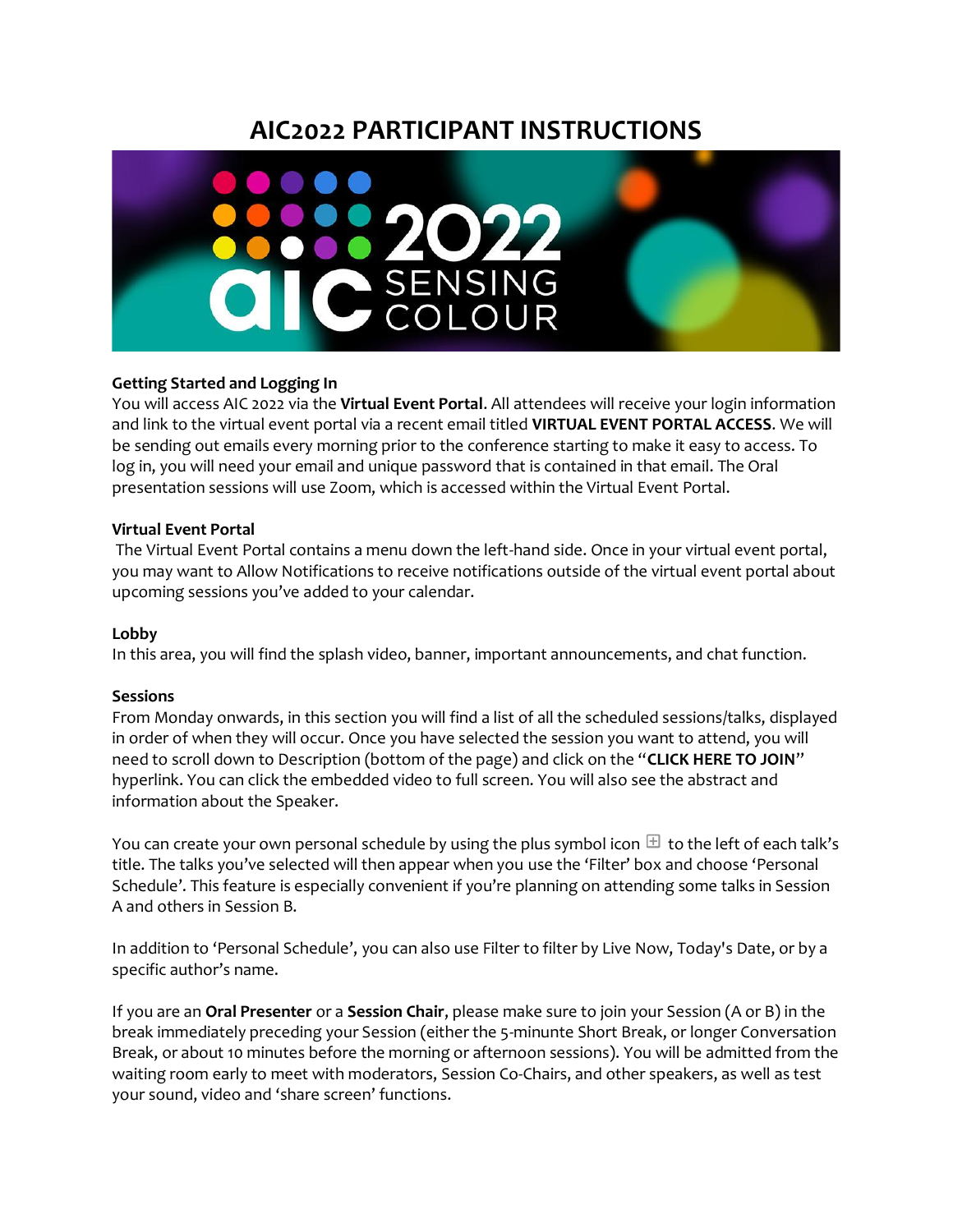

### **Poster Presentations**

When you click on 'Poster Presentations', you will see a list of Poster presenters' names. To view a poster, click on the Presenter name. You can click on their digital poster to enlarge it, and watch their 2-3 minute Poster Presentation. If you have questions, you can use the Chat box to contact the Poster Presenter. Each Chat box connects with the individual Poster Presenter. If you are a Poster Presenter, you can respond to questions via the chat function as well.